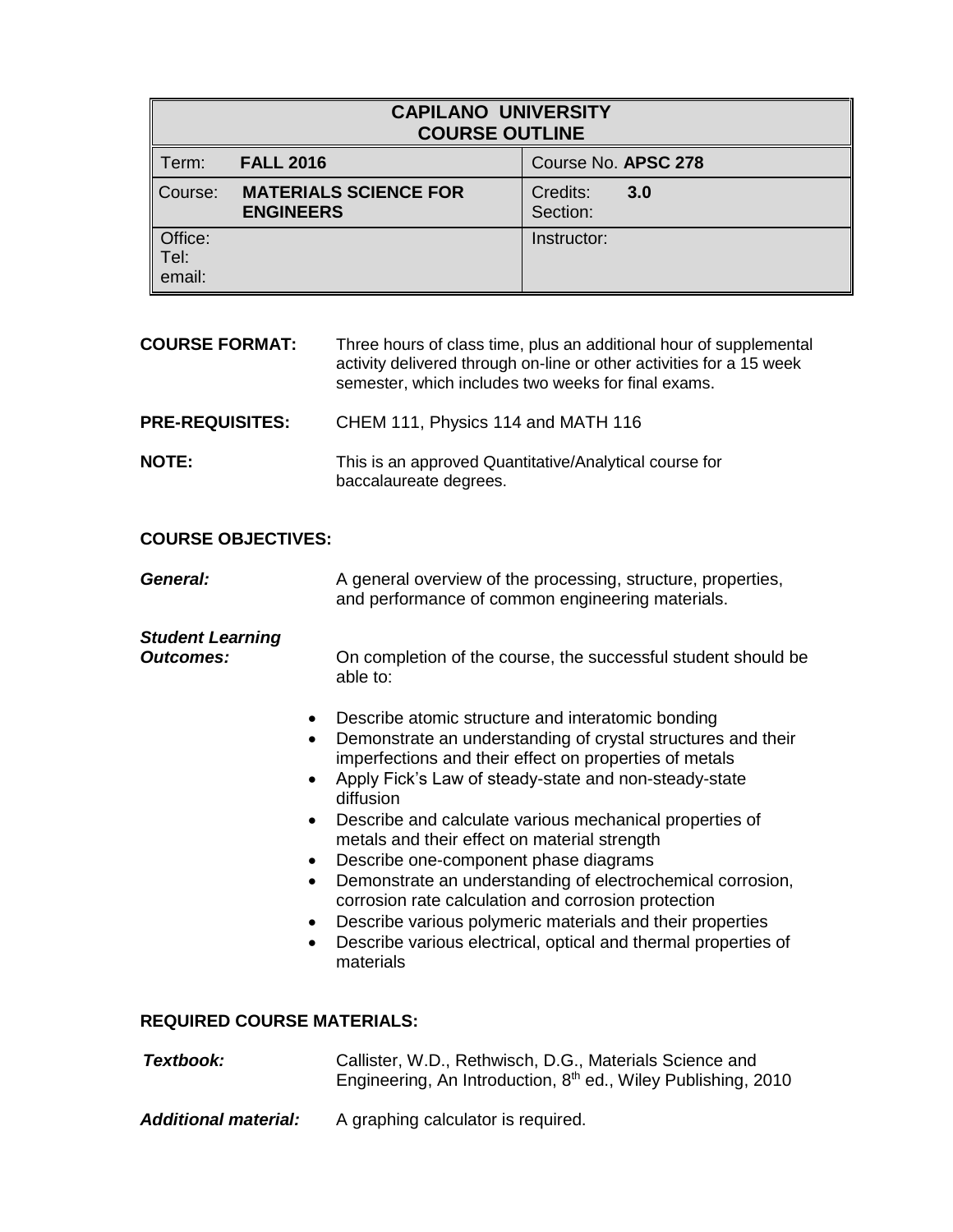| <b>Topic</b>                                                                                                                                                                                 | <b>Weeks</b><br>(approx) |
|----------------------------------------------------------------------------------------------------------------------------------------------------------------------------------------------|--------------------------|
| Introduction to Materials Science                                                                                                                                                            | 2                        |
| Atomic Structure & Interatomic Bonding                                                                                                                                                       |                          |
| The Structure of Crystalline Solids                                                                                                                                                          | $\mathcal{P}$            |
| <b>Imperfections in Crystals</b>                                                                                                                                                             |                          |
| Diffusion – Fick's Law (steady-state and non-steady-state)                                                                                                                                   | 1                        |
| Mechanical Properties of Metals – tensile, hardness, impact, fatigue                                                                                                                         | $\mathcal{P}$            |
| and material property determination                                                                                                                                                          |                          |
| Phase diagrams and development of equilibrium and non-equilibrium                                                                                                                            |                          |
| microstructures                                                                                                                                                                              |                          |
| Ceramics - Structures, Properties, Applications and Processing -<br>glasses, abrasives, cements and advanced ceramics                                                                        |                          |
| Polymers – Structures, Properties, Applications and Processing –<br>polymers, Gaussian chains, entropy, elastomers, rubber elasticity,<br>block copolymers, liquid crystalline polymers      | $\mathcal{P}$            |
| Electrical, Thermal, and Optical Properties – electrical and thermal<br>conductivity, band gap theory, semiconductors, thermal expansion,<br>different types of magnetism, superconductivity | 2                        |
| <b>Final Exam Period</b>                                                                                                                                                                     | $\overline{2}$           |

# **EVALUATION PROFILE:**

Final grades for the course will be computed based on the following schedule:

| Term Tests (2)                 | 45%  |
|--------------------------------|------|
| <b>Quiz/Homework Questions</b> | 10%  |
| <b>Final Examination</b>       | 35%  |
| <b>Performance Evaluation</b>  | 10%  |
| <b>TOTAL</b>                   | 100% |

# **PERFORMANCE EVALUATION:**

In the absence of exceptional circumstances, which are at the instructor's discretion, the performance evaluation component of the final grade will be prorated to the rest of the grade. For example, a 10% performance evaluation component would be determined by dividing the remaining mark out of 90 by 9. The most common circumstance justifying an increased performance evaluation mark is a student's improved performance in the final examination relative to the midterm exam(s), which the instructor feels justifies an elevated letter grade.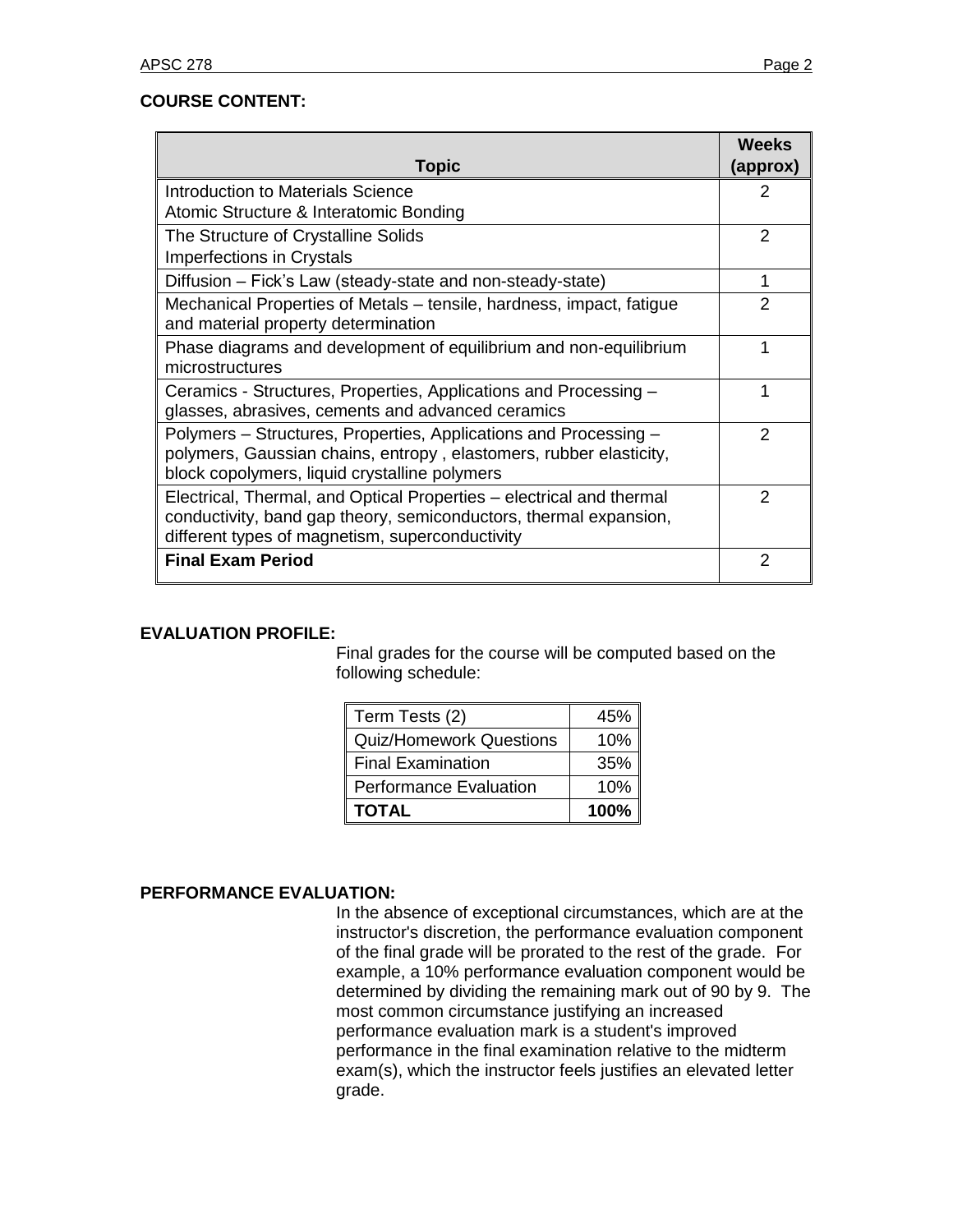#### **SUPPLEMENTAL 4 TH HOUR ACTIVITY:**

Supplemental activity might be a scheduled tutorial, an on-line activity, a group meeting, or some other activity as indicated by your instructor.

**GRADING PROFILE:** Letter grades will be assigned according to the following guidelines:

|                                         |  | $\parallel$ A+ 90 - 100% $\parallel$ B+ 77 - 79% $\parallel$ C+ 67 - 69% $\parallel$ D 50 - 59% |  |
|-----------------------------------------|--|-------------------------------------------------------------------------------------------------|--|
|                                         |  | $A$ 85-89% B 73-76% C 63-66% F 0-49%                                                            |  |
| $A - 80 - 84\%$ B- 70 - 72% C- 60 - 62% |  |                                                                                                 |  |

Students should refer to the University Calendar for the effect of the above grades on grade point average.

## **OPERATIONAL DETAILS:**

| <b>University Policies:</b> |                                                                                                                                                                                                                                                        | Capilano University has policies on Academic Appeals (including<br>appeal of final grade), Student Conduct, Cheating and Plagiarism,<br>Academic Probation and other education issues. These and<br>other policies are available on the University website.                                                                                              |  |  |  |
|-----------------------------|--------------------------------------------------------------------------------------------------------------------------------------------------------------------------------------------------------------------------------------------------------|----------------------------------------------------------------------------------------------------------------------------------------------------------------------------------------------------------------------------------------------------------------------------------------------------------------------------------------------------------|--|--|--|
| Attendance:                 |                                                                                                                                                                                                                                                        | The student is responsible for all information given in the lectures<br>and laboratories, including times of examinations and assignment<br>deadlines.                                                                                                                                                                                                   |  |  |  |
| <b>Missed Exams:</b>        | Normally, a score of zero will be given for a missed exam, test,<br>quiz, lab, etc. In some exceptional situations, the student will be<br>permitted to write a make-up test, defer the lab to a later date or<br>to replace the score by other marks. |                                                                                                                                                                                                                                                                                                                                                          |  |  |  |
|                             | The situations in which a score of zero may be avoided are those<br>for which the student meets all of the following conditions:                                                                                                                       |                                                                                                                                                                                                                                                                                                                                                          |  |  |  |
|                             |                                                                                                                                                                                                                                                        | 1. Circumstances are beyond the control of the student which<br>resulted in the exam, test, quiz, lab, etc. to be missed. Such<br>circumstances include serious illness or injury, or death of<br>close family member. They do <b>NOT</b> include forgetting about<br>the test, lack of preparation for the test, work-related or social<br>obligations. |  |  |  |
|                             |                                                                                                                                                                                                                                                        | 2. The student has notified the instructor (or the Pure and<br>Applied Science office staff, if the instructor is not available)<br>about the missed exam, test, quiz, lab, etc. Such notification<br><b>MUST</b> occur in advance, if possible, or at the latest, on the<br>day of the exam, test, quiz, lab, etc.                                      |  |  |  |
|                             |                                                                                                                                                                                                                                                        | 3. Proof of the circumstances must be provided. Proof of illness<br>or injury requires a note from a doctor.                                                                                                                                                                                                                                             |  |  |  |
|                             |                                                                                                                                                                                                                                                        | 4. The student has been fully participating in the course up until<br>the circumstances that prevented the writing of the exam,<br>test, quiz, lab, etc. Fully participating means attending                                                                                                                                                             |  |  |  |